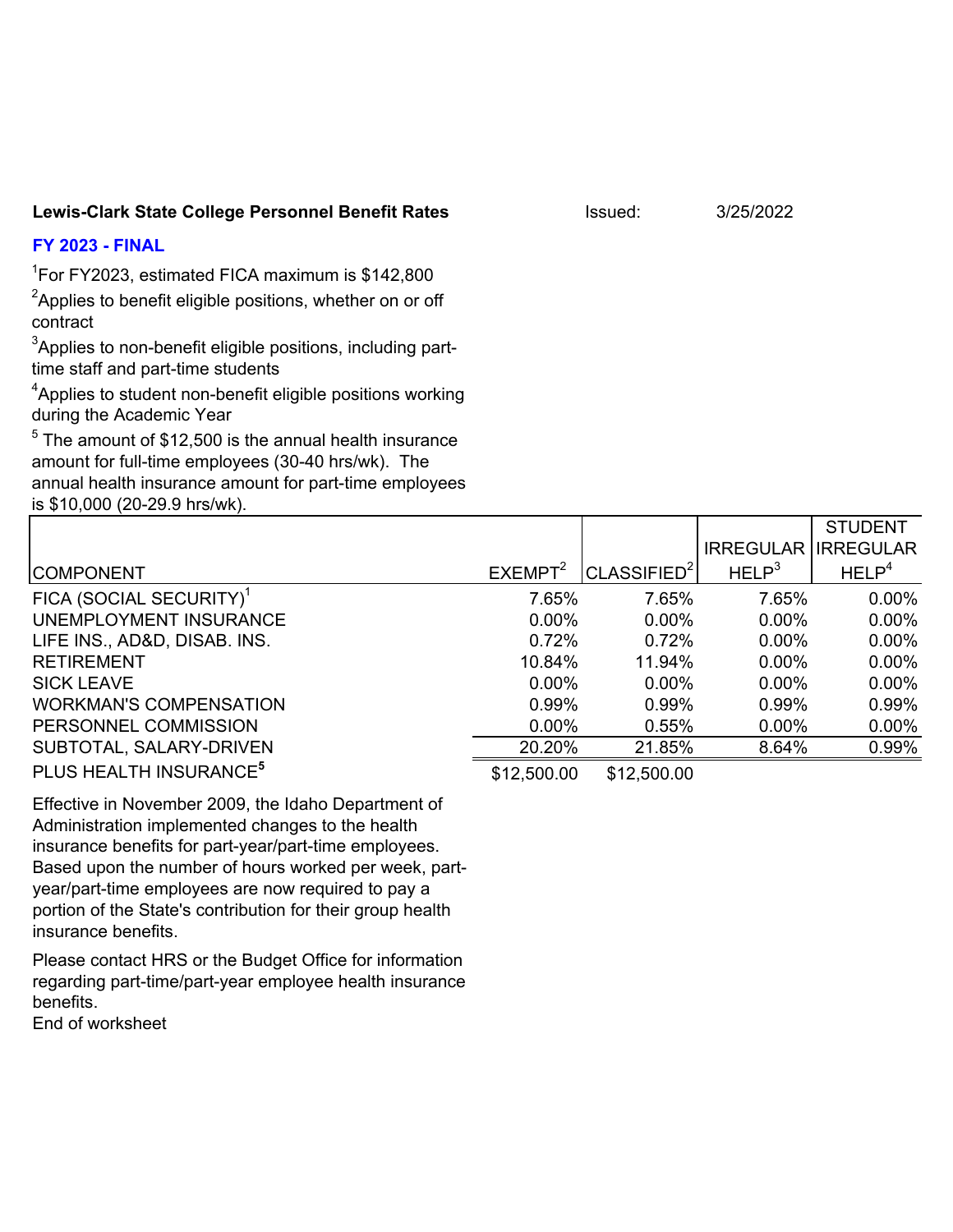## **FY2023 FINAL Fringe Benefit Costs**

**Full-time Exempt Staff/Faculty**

Effective July 1, 2022

|        | <b>Exempt Staff Minimum</b> |                  |           |            |                  |           |                  |                |        |        |                       |
|--------|-----------------------------|------------------|-----------|------------|------------------|-----------|------------------|----------------|--------|--------|-----------------------|
|        |                             |                  | Life, ADD |            | Sick             | Workman's | Pers.            |                |        | Total  | Fringe As             |
| Annual | <b>FICA</b>                 | Unemp.           | Disab.    | Retirement | Leave            | Comp      | Comm.            | Health         | Total  |        | Personnel % of Annual |
| Salary | 7.65%                       | $0.00\%$         | 0.72%     | 10.84%     | $0.00\%$         | 0.99%     | $0.00\%$         | \$1,041.67/mth | Fringe | Cost   | Salary                |
| 30,000 | 2,295                       | $\boldsymbol{0}$ | 216       | 3,252      | $\boldsymbol{0}$ | 297       | $\boldsymbol{0}$ | 12,500         | 18,560 | 48,560 | 62%                   |
| 30,805 | 2,357                       | $\boldsymbol{0}$ | 222       | 3,339      | $\boldsymbol{0}$ | 305       | $\boldsymbol{0}$ | 12,500         | 18,723 | 49,528 | 61%                   |
| 31,000 | 2,372                       | $\boldsymbol{0}$ | 224       | 3,360      | $\boldsymbol{0}$ | 307       | 0                | 12,500         | 18,762 | 49,762 | 61%                   |
| 32,000 | 2,448                       | $\boldsymbol{0}$ | 231       | 3,469      | $\boldsymbol{0}$ | 317       | 0                | 12,500         | 18,964 | 50,964 | 59%                   |
| 33,000 | 2,525                       | $\boldsymbol{0}$ | 238       | 3,577      | $\boldsymbol{0}$ | 327       | $\boldsymbol{0}$ | 12,500         | 19,166 | 52,166 | 58%                   |
| 34,000 | 2,601                       | $\boldsymbol{0}$ | 245       | 3,686      | $\boldsymbol{0}$ | 337       | $\boldsymbol{0}$ | 12,500         | 19,368 | 53,368 | 57%                   |
| 35,000 | 2,678                       | $\boldsymbol{0}$ | 252       | 3,794      | $\boldsymbol{0}$ | 347       | $\boldsymbol{0}$ | 12,500         | 19,570 | 54,570 | 56%                   |
| 36,000 | 2,754                       | $\boldsymbol{0}$ | 260       | 3,902      | $\boldsymbol{0}$ | 356       | $\boldsymbol{0}$ | 12,500         | 19,772 | 55,772 | 55%                   |
| 37,000 | 2,831                       | $\boldsymbol{0}$ | 267       | 4,011      | $\boldsymbol{0}$ | 366       | $\boldsymbol{0}$ | 12,500         | 19,974 | 56,974 | 54%                   |
| 38,000 | 2,907                       | $\boldsymbol{0}$ | 274       | 4,119      | $\boldsymbol{0}$ | 376       | $\boldsymbol{0}$ | 12,500         | 20,176 | 58,176 | 53%                   |
| 39,000 | 2,984                       | $\boldsymbol{0}$ | 281       | 4,228      | $\boldsymbol{0}$ | 386       | $\boldsymbol{0}$ | 12,500         | 20,378 | 59,378 | 52%                   |
| 40,000 | 3,060                       | $\boldsymbol{0}$ | 288       | 4,336      | $\boldsymbol{0}$ | 396       | $\boldsymbol{0}$ | 12,500         | 20,580 | 60,580 | 51%                   |
| 41,000 | 3,137                       | $\boldsymbol{0}$ | 296       | 4,444      | $\boldsymbol{0}$ | 406       | $\boldsymbol{0}$ | 12,500         | 20,782 | 61,782 | 51%                   |
| 42,453 | 3,248                       | $\overline{0}$   | 306       | 4,602      | $\overline{0}$   | 420       | $\overline{0}$   | 12,500         | 21,076 | 63,529 | 50%                   |
| 42,000 | 3,213                       | $\boldsymbol{0}$ | 303       | 4,553      | $\boldsymbol{0}$ | 416       | $\boldsymbol{0}$ | 12,500         | 20,984 | 62,984 | 50%                   |
| 43,000 | 3,290                       | $\boldsymbol{0}$ | 310       | 4,661      | $\boldsymbol{0}$ | 426       | $\boldsymbol{0}$ | 12,500         | 21,186 | 64,186 | 49%                   |
| 44,000 | 3,366                       | $\boldsymbol{0}$ | 317       | 4,770      | $\boldsymbol{0}$ | 436       | $\boldsymbol{0}$ | 12,500         | 21,388 | 65,388 | 49%                   |
| 45,000 | 3,443                       | $\boldsymbol{0}$ | 324       | 4,878      | $\boldsymbol{0}$ | 446       | $\boldsymbol{0}$ | 12,500         | 21,590 | 66,590 | 48%                   |
| 46,000 | 3,519                       | $\boldsymbol{0}$ | 332       | 4,986      | $\boldsymbol{0}$ | 455       | 0                | 12,500         | 21,792 | 67,792 | 47%                   |
| 47,000 | 3,596                       | $\boldsymbol{0}$ | 339       | 5,095      | $\boldsymbol{0}$ | 465       | $\boldsymbol{0}$ | 12,500         | 21,994 | 68,994 | 47%                   |
| 48,000 | 3,672                       | $\boldsymbol{0}$ | 346       | 5,203      | $\boldsymbol{0}$ | 475       | $\boldsymbol{0}$ | 12,500         | 22,196 | 70,196 | 46%                   |
| 49,000 | 3,749                       | $\boldsymbol{0}$ | 353       | 5,312      | $\boldsymbol{0}$ | 485       | $\boldsymbol{0}$ | 12,500         | 22,398 | 71,398 | 46%                   |
| 50,000 | 3,825                       | $\boldsymbol{0}$ | 361       | 5,420      | $\boldsymbol{0}$ | 495       | $\boldsymbol{0}$ | 12,500         | 22,601 | 72,601 | 45%                   |
| 51,000 | 3,902                       | $\boldsymbol{0}$ | 368       | 5,528      | $\boldsymbol{0}$ | 505       | $\boldsymbol{0}$ | 12,500         | 22,803 | 73,803 | 45%                   |
| 52,000 | 3,978                       | $\boldsymbol{0}$ | 375       | 5,637      | $\boldsymbol{0}$ | 515       | $\boldsymbol{0}$ | 12,500         | 23,005 | 75,005 | 44%                   |
| 53,000 | 4,055                       | $\boldsymbol{0}$ | 382       | 5,745      | $\boldsymbol{0}$ | 525       | $\boldsymbol{0}$ | 12,500         | 23,207 | 76,207 | 44%                   |
| 54,000 | 4,131                       | $\boldsymbol{0}$ | 389       | 5,854      | $\boldsymbol{0}$ | 535       | $\boldsymbol{0}$ | 12,500         | 23,409 | 77,409 | 43%                   |
| 55,000 | 4,208                       | $\boldsymbol{0}$ | 397       | 5,962      | $\boldsymbol{0}$ | 545       | $\boldsymbol{0}$ | 12,500         | 23,611 | 78,611 | 43%                   |
| 56,000 | 4,284                       | $\boldsymbol{0}$ | 404       | 6,070      | $\boldsymbol{0}$ | 554       | 0                | 12,500         | 23,813 | 79,813 | 43%                   |
| 57,000 | 4,361                       | $\boldsymbol{0}$ | 411       | 6,179      | $\boldsymbol{0}$ | 564       | $\boldsymbol{0}$ | 12,500         | 24,015 | 81,015 | 42%                   |
| 58,000 | 4,437                       | $\boldsymbol{0}$ | 418       | 6,287      | $\boldsymbol{0}$ | 574       | $\boldsymbol{0}$ | 12,500         | 24,217 | 82,217 | 42%                   |
| 59,000 | 4,514                       | $\boldsymbol{0}$ | 425       | 6,396      | $\boldsymbol{0}$ | 584       | 0                | 12,500         | 24,419 | 83,419 | 41%                   |
| 60,000 | 4,590                       | $\boldsymbol{0}$ | 433       | 6,504      | $\boldsymbol{0}$ | 594       | $\boldsymbol{0}$ | 12,500         | 24,621 | 84,621 | 41%                   |
| 61,000 | 4,667                       | $\boldsymbol{0}$ | 440       | 6,612      | $\boldsymbol{0}$ | 604       | 0                | 12,500         | 24,823 | 85,823 | 41%                   |
| 62,000 | 4,743                       | $\boldsymbol{0}$ | 447       | 6,721      | $\boldsymbol{0}$ | 614       | $\boldsymbol{0}$ | 12,500         | 25,025 | 87,025 | 40%                   |
| 63,000 | 4,820                       | $\boldsymbol{0}$ | 454       | 6,829      | $\boldsymbol{0}$ | 624       | $\boldsymbol{0}$ | 12,500         | 25,227 | 88,227 | 40%                   |
| 64,000 | 4,896                       | $\boldsymbol{0}$ | 461       | 6,938      | $\boldsymbol{0}$ | 634       | $\boldsymbol{0}$ | 12,500         | 25,429 | 89,429 | 40%                   |
| 65,000 | 4,973                       | $\boldsymbol{0}$ | 469       | 7,046      | $\boldsymbol{0}$ | 644       | $\boldsymbol{0}$ | 12,500         | 25,631 | 90,631 | 39%                   |
| 66,000 | 5,049                       | $\boldsymbol{0}$ | 476       | 7,154      | $\boldsymbol{0}$ | 653       | $\boldsymbol{0}$ | 12,500         | 25,833 | 91,833 | 39%                   |
| 67,000 | 5,126                       | $\boldsymbol{0}$ | 483       | 7,263      | $\boldsymbol{0}$ | 663       | $\boldsymbol{0}$ | 12,500         | 26,035 | 93,035 | 39%                   |
| 68,000 | 5,202                       | $\boldsymbol{0}$ | 490       | 7,371      | $\boldsymbol{0}$ | 673       | 0                | 12,500         | 26,237 | 94,237 | 39%                   |
| 69,000 | 5,279                       | $\boldsymbol{0}$ | 497       | 7,480      | $\boldsymbol{0}$ | 683       | $\boldsymbol{0}$ | 12,500         | 26,439 | 95,439 | 38%                   |
| 70,000 | 5,355                       | $\boldsymbol{0}$ | 505       | 7,588      | $\boldsymbol{0}$ | 693       | $\boldsymbol{0}$ | 12,500         | 26,641 | 96,641 | 38%                   |
|        |                             |                  |           |            |                  |           |                  |                |        |        |                       |

End of worksheet